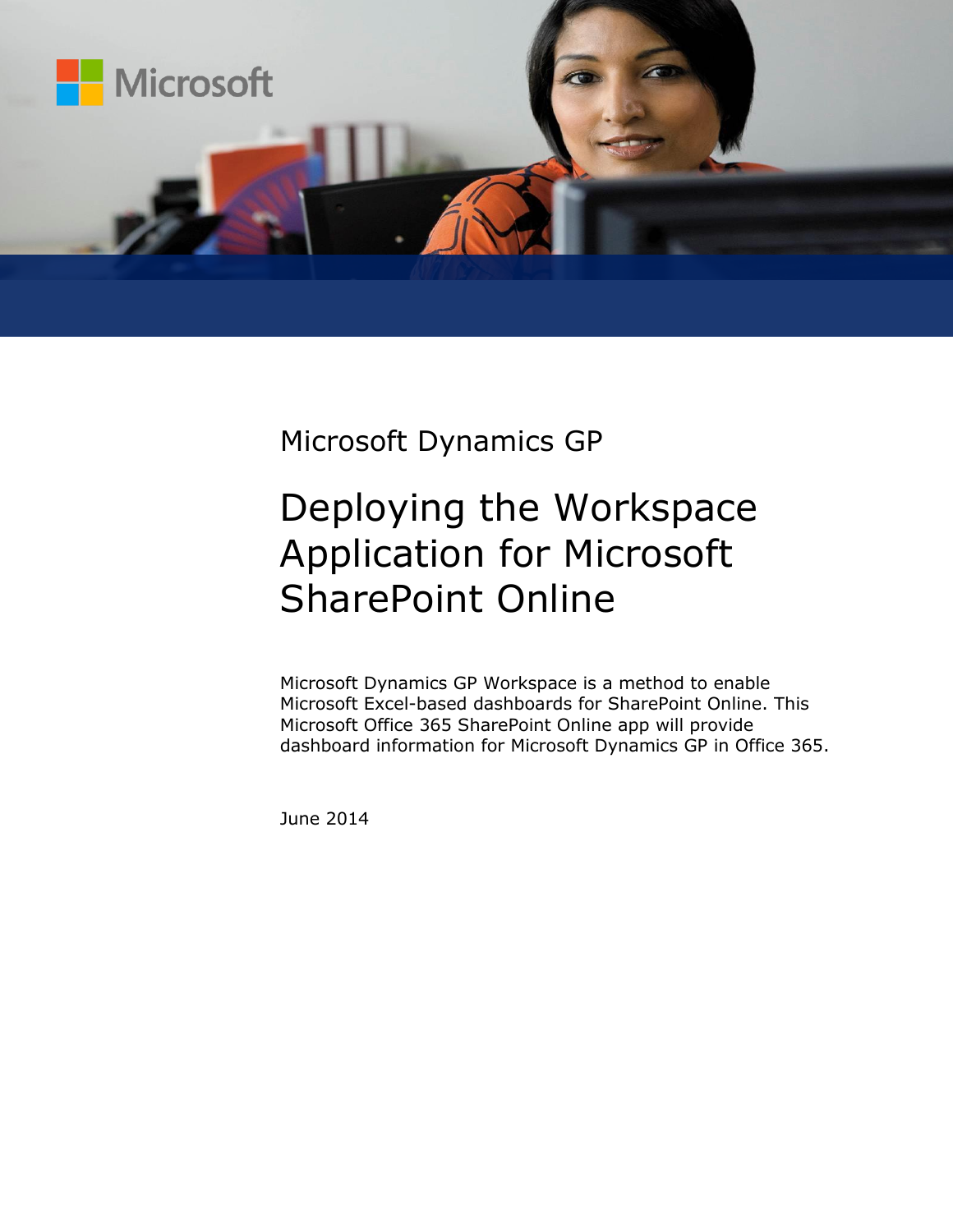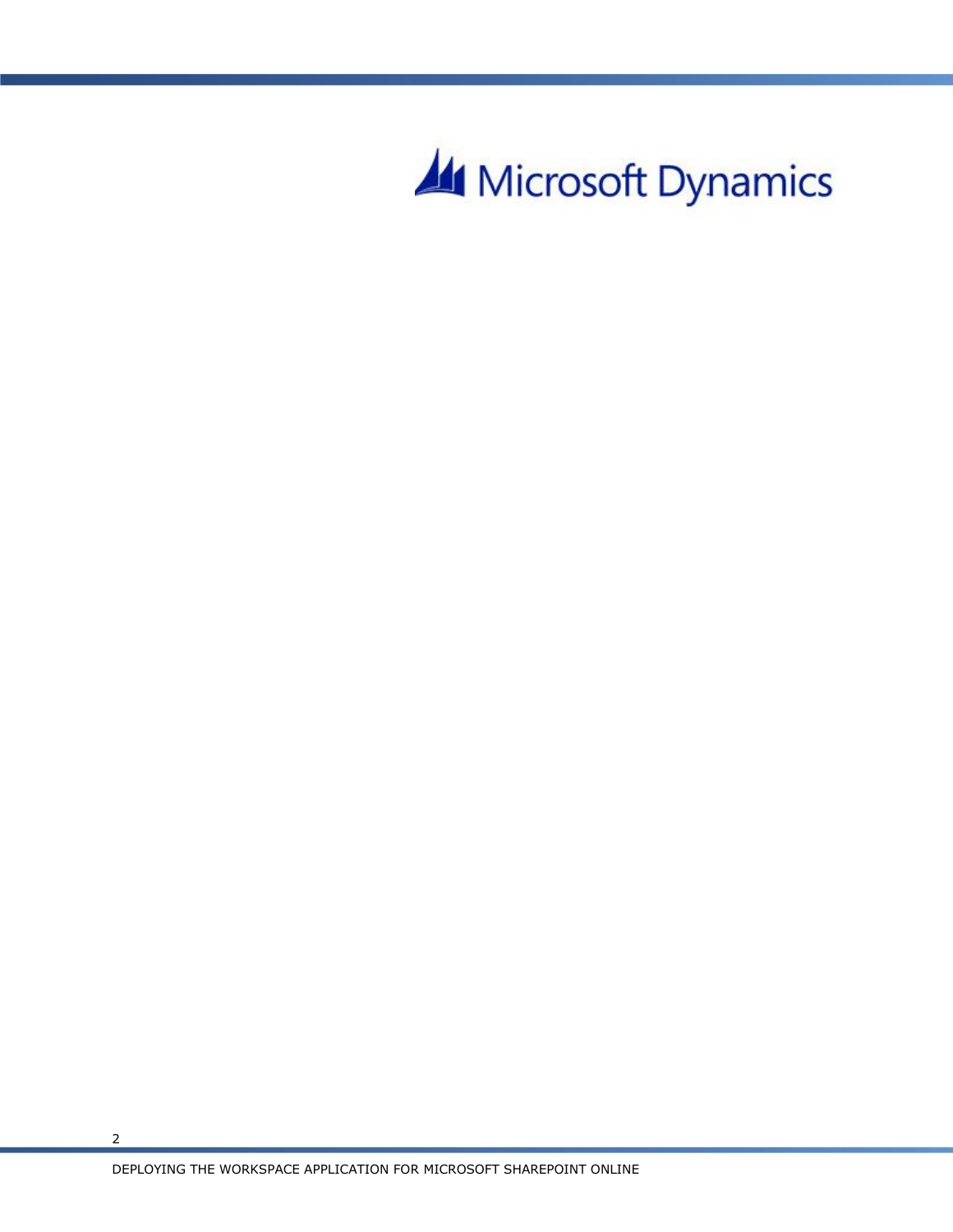## Table of Contents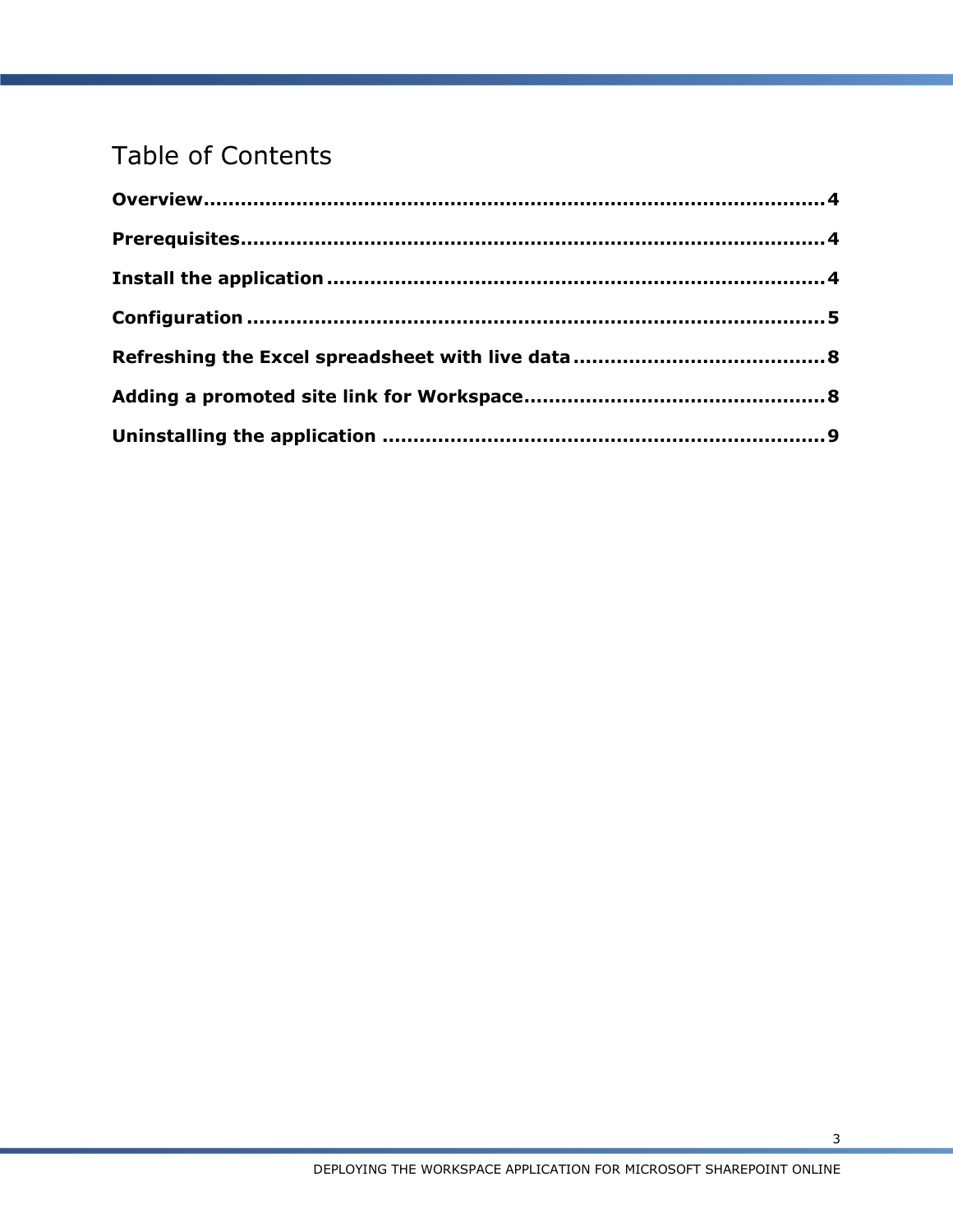#### <span id="page-3-0"></span>**Overview**

Microsoft Dynamics GP Workspace is a SharePoint Online application that will create new pages in your existing SharePoint Online site with dashboard information available for Microsoft Dynamics GP. By deploying this application in SharePoint Online and using it to create new pages in Office 365, you will have sample Excel-based dashboards.

This document describes how an IT Administrator can deploy the Microsoft Dynamics GP Workspace App in SharePoint Online. The Administrator will need at least Add and Customize level permissions to deploy the dashboards. The steps for deployment include the following.

- 1. Installing the application
- 2. Configuring the pages
- 3. Refreshing the Excel dashboards
- 4. Adding a promoted site (optional)

Security to the Microsoft Dynamics GP Workspace pages is controlled through standard SharePoint Online security.

#### <span id="page-3-1"></span>**Prerequisites**

- 1. Microsoft Office 365 E3 (or later) subscription
- 2. Microsoft Dynamics GP 2013 or later version
- 3. Microsoft Excel 2013 on the local workstation (to refresh the dashboard)
- 4. The Excel based dashboards must be uploaded or deployed to your Microsoft Office 365 site in a Data Connection library. In Microsoft Dynamics GP 2013 R2 or later, the Excel based dashboards can be deployed to Office 365 SharePoint Online along with the other Excel Reports. See the Excel report deployment section of the System Setup guide for more information on deploying Excel reports.
- 5. The Excel files need to have the word dashboard in the name of the file such as Financial dashboard.xlsx.

### <span id="page-3-2"></span>**Install the application**

Begin by installing the Microsoft Dynamics GP Workspace application from the Office Store.

- 1. Login to your Microsoft Office 365 account as an Administrator.
- 2. Go to the site of your Office 365 account where you want to host your application. For example, https://<sitename>.sharepoint.com.
- 3. Click the link for the Office store.



4. Search for and install the Microsoft Dynamics GP Workspace application in Apps for SharePoint. For more information on installing applications see the Office store **FAQ**.

4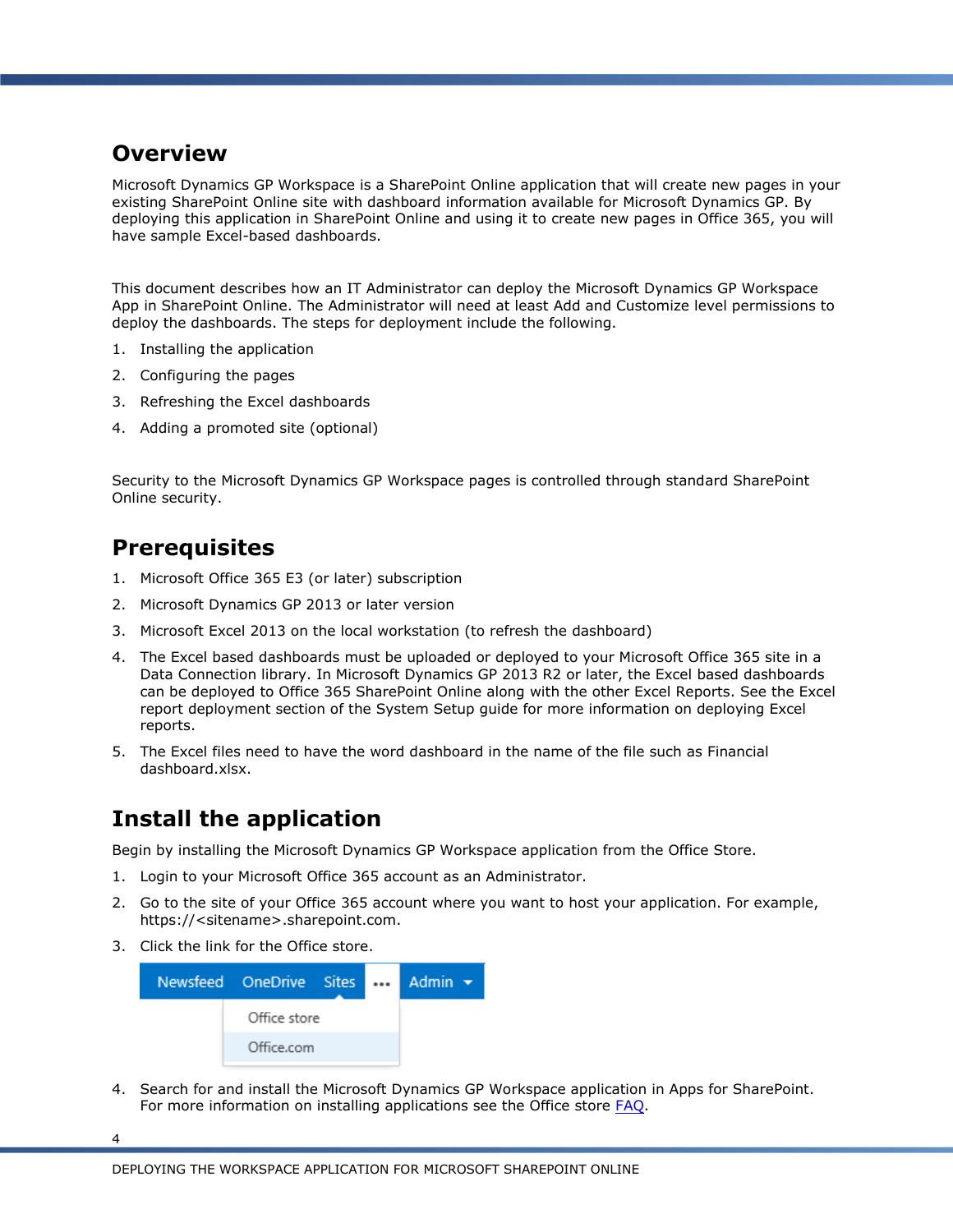#### <span id="page-4-0"></span>**Configuration**

After you've installed the application, configure it using the following steps.

- 1. Open the Site Contents page. (Click Settings icon in top right corner, and then click Site Contents or click Site Contents from left side Quick launch navigation.)
- 2. Click the Microsoft Dynamics GP Workspace App icon.



3. The Microsoft Dynamics GP Workspace Administration page will open.



| Run in sample mode<br>$@$ No<br>OYes                                |  |
|---------------------------------------------------------------------|--|
| Select dashboards from this library ExcelDashboards<br>$\checkmark$ |  |

4. To configure sample mode click Yes. After deploying the dashboards, you will return to your Office 365 site where you can see the new pages on the left side of the Quick launch navigation bar.



- 5. Click one of the four pages to open dashboard pages with sample dashboards.
- 6. Use the drop-down menu in the upper right to change from the dashboard view to more detailed view.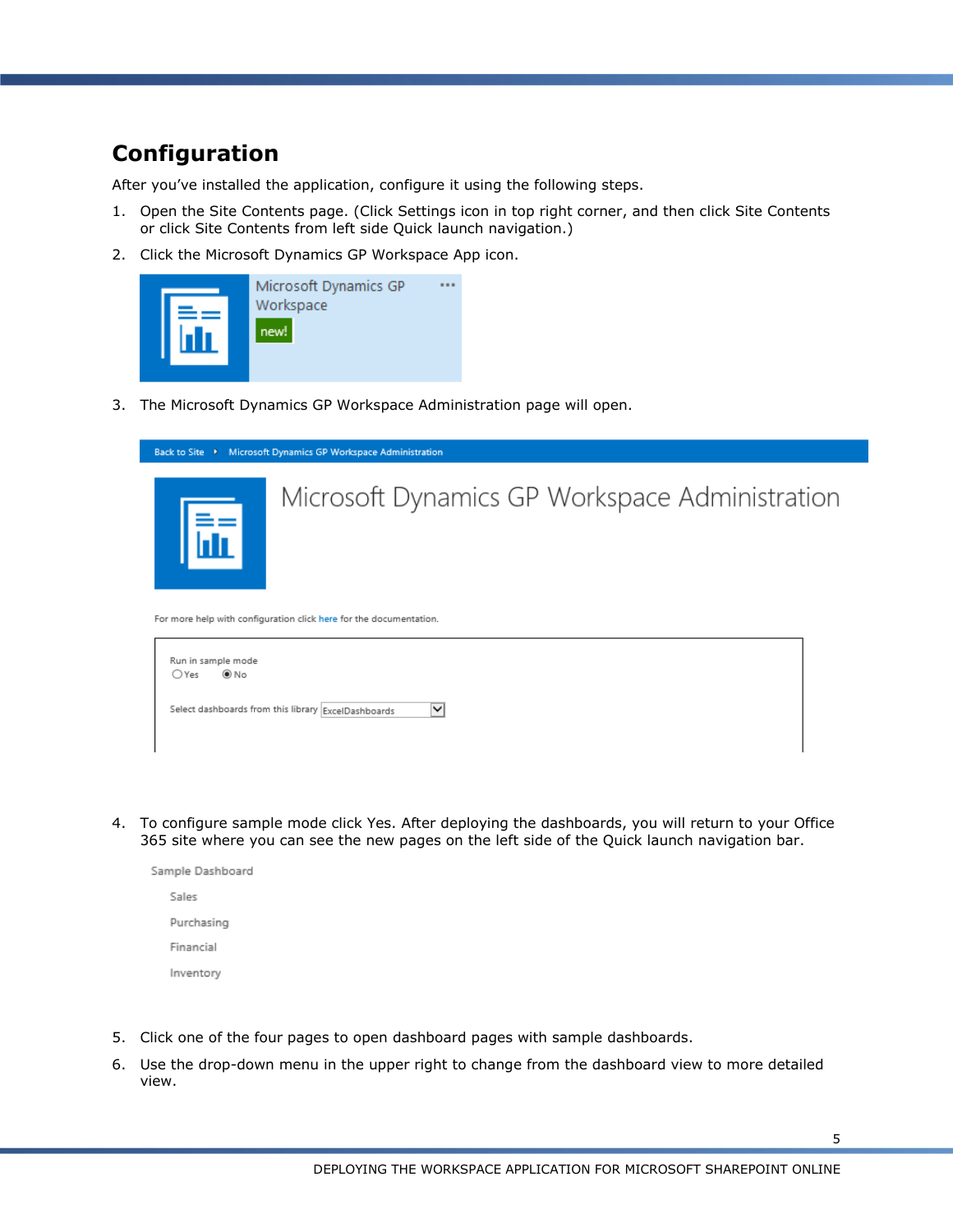

- 7. Click your site name (Microsoft Dynamics GP Workspace) in top blue bar to navigate back to your Office 365 site.
- 8. To turn off sample mode repeat steps 1-3 and click No. This will remove the 4 sample dashboard pages.

Note: You cannot run in sample mode and deploy dashboards at the same time.

- 9. Use the following steps to deploy dashboards for your company.
	- a. Go to the Microsoft Dynamics GP Workspace Administration page (steps 1-3 above).
	- b. Click the drop down list next to Select dashboards from this library to display the data connection libraries.
	- c. Choose the library where your dashboards are located in Microsoft Office 365.
	- d. Select which dashboards you want to deploy by clicking the checkbox next to each dashboard. Only files with the word "dashboard" will appear in the tree list.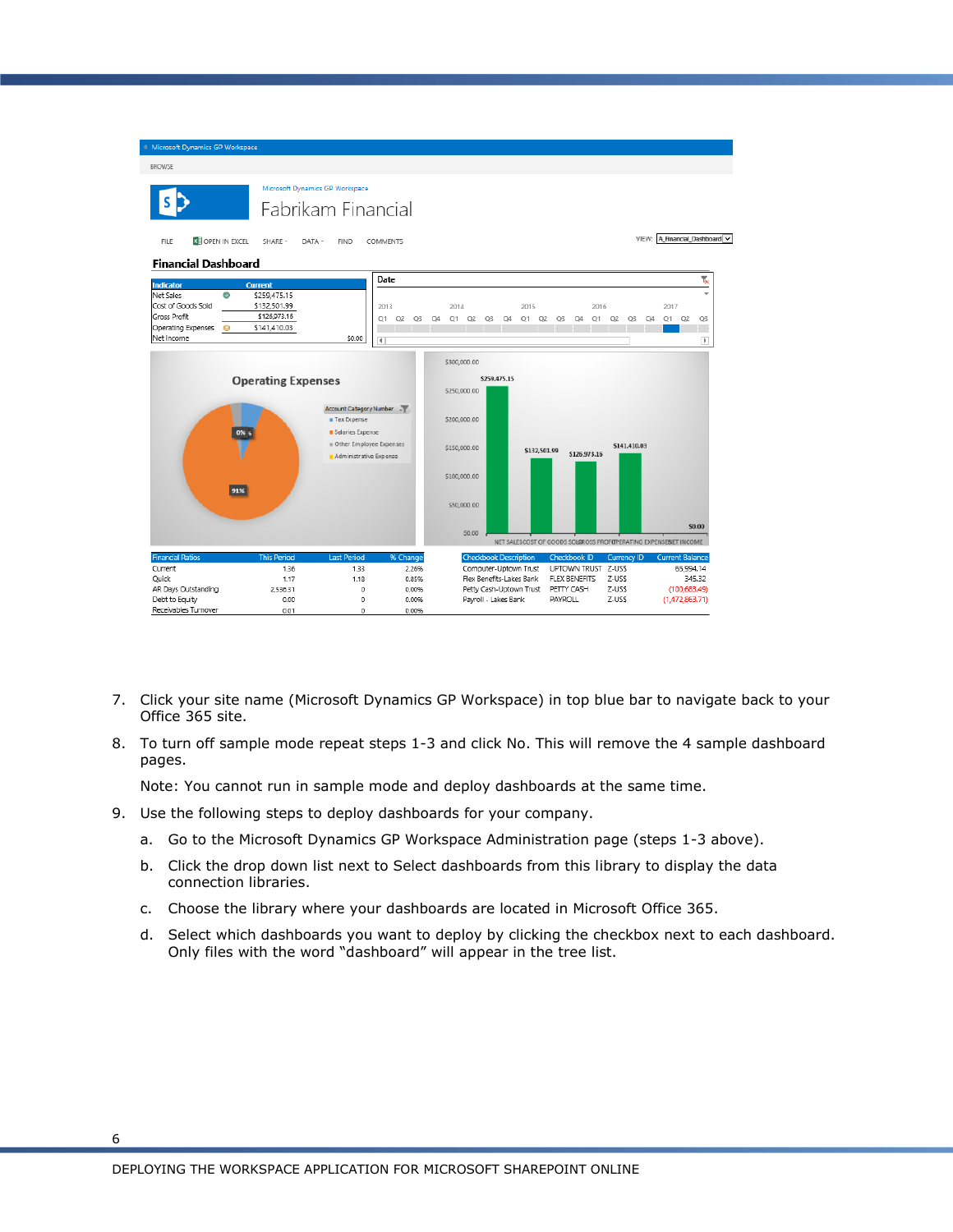| Run in sample mode                                       |                |
|----------------------------------------------------------|----------------|
| ⊛ No<br>$O$ Yes                                          |                |
|                                                          |                |
| Select dashboards from this library ExcelDashboards<br>◡ |                |
| Expand All   Collapse All<br>▶ BxcelDashboards           |                |
| $\nabla$ Fabrikam                                        |                |
| $\blacktriangleright$ $\Box$ Financial                   |                |
| Fabrikam Financial Dashboard.xlsx                        |                |
| $\blacktriangleright$ $\Box$ Inventory                   |                |
| Fabrikam Inventory Dashboard.xlsx                        |                |
| $\blacktriangleright$ Purchasing                         |                |
| Fabrikam Purchasing Dashboard.xlsx                       |                |
| $\blacktriangleright \square$ Sales                      |                |
| Fabrikam Sales Dashboard.xlsx                            |                |
|                                                          | cancel<br>save |
|                                                          |                |

#### 10. Click Save.

After deploying the dashboards you will return to your Office 365 site where you can see the new pages on the left side Quick launch navigation.

Fabrikam Fabrikam Sales Fabrikam Financial Fabrikam Inventory Fabrikam Purchasing

Note: The name of the dashboard pages can be changed by editing the Quick launch navigation. Click the Edit Links option in the Quick launch area.

- 11. Click Cancel to not deploy any dashboards and return to the previous page.
- 12. Each dashboard page will open in a browser window. To navigate back to the previous page click your site name (Microsoft Dynamics GP Workspace) in the top left of the blue bar.

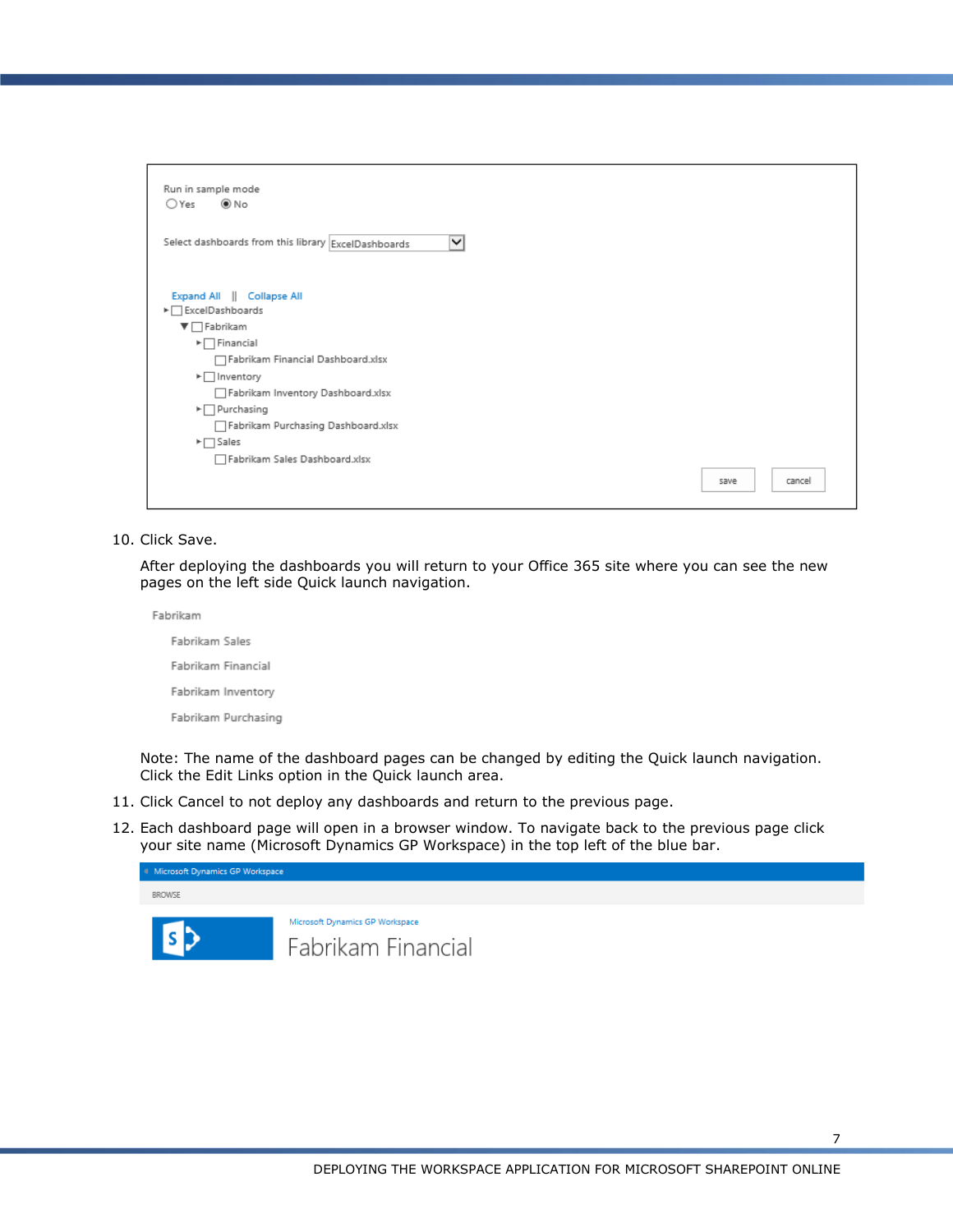#### <span id="page-7-0"></span>**Refreshing the Excel spreadsheet with live data**

The pages that are created with each dashboard have data that has been uploaded to Microsoft Office 365. Follow these steps to refresh the spreadsheets.

- 1. Open one of the dashboard pages by using the Quick launch navigation.
- 2. Click the Open in Excel link at the top. You must have Excel 2013 on your workstation to refresh the data.
- 3. Once the Excel spreadsheet is open click Refresh All in the Data tab.
- 4. Click Save and the spreadsheet will automatically save to the data connection library in Microsoft Office 365.

#### <span id="page-7-1"></span>**Adding a promoted site link for Workspace**

For better navigation to the Workspace site it is helpful to use a Promoted Site. Follow these steps to add a promoted site.

1. In Office 365 start from the Sites menu option.

Newsfeed OneDrive Sites ... Admin  $\rightarrow$ 

- 2. To add a new link, click the Manage link.
- 3. Click Add a promoted site.
- 4. In the dialog box, enter a title and URL for the site such as https://<SiteName>/sharepoint.com/MDGPWorkspace

You also can enter a description of the site and the URL for the location of a background image. The image must be available from your images library.

- 5. Click Save Changes.
- 6. If you are finished with editing the promoted sites, click click here to stop editing.

Note**:** You must click Save Changes in step 5 to stop editing.

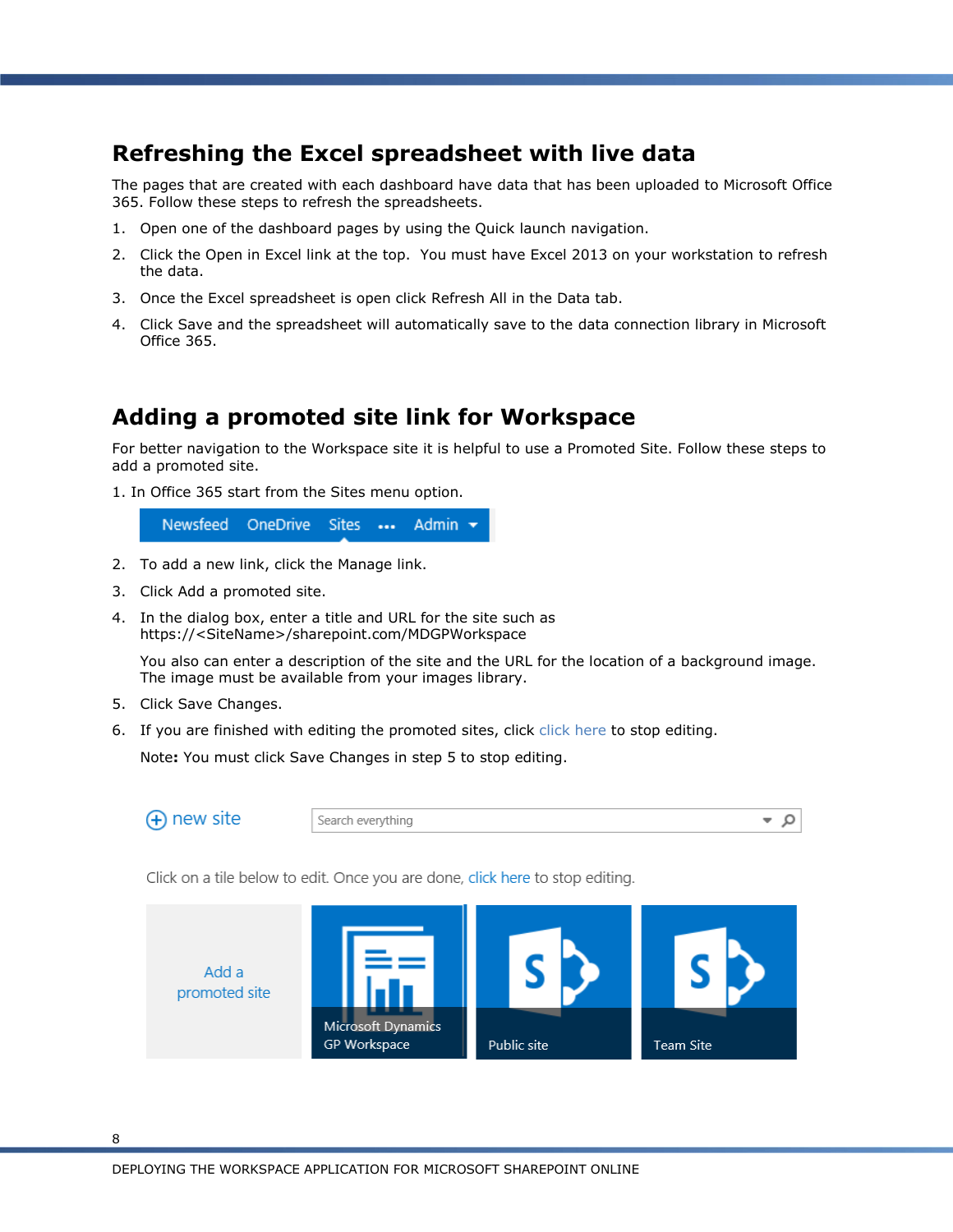#### <span id="page-8-0"></span>**Uninstalling the application**

To uninstall the application, follow the steps below. You will not be able to recover the Quick launch link and link to your pages in your Office 365 site. You will lose all pages deployed by the application.

- 1. Open the Site Contents page. (Click Settings icon in top right corner, and then click Site Contents or click Site Contents from left side Quick launch navigation.)
- 2. Find the Microsoft Dynamics GP Workspace application.



- 3. Click the ellipses (…) to view the callout properties.
- 4. In the callout, click the ellipses (…) and then click Remove from the menu.
- 5. Click Ok.

Note: You need Full Control permission to the site to remove the application. The site owner also has permission to remove the application.